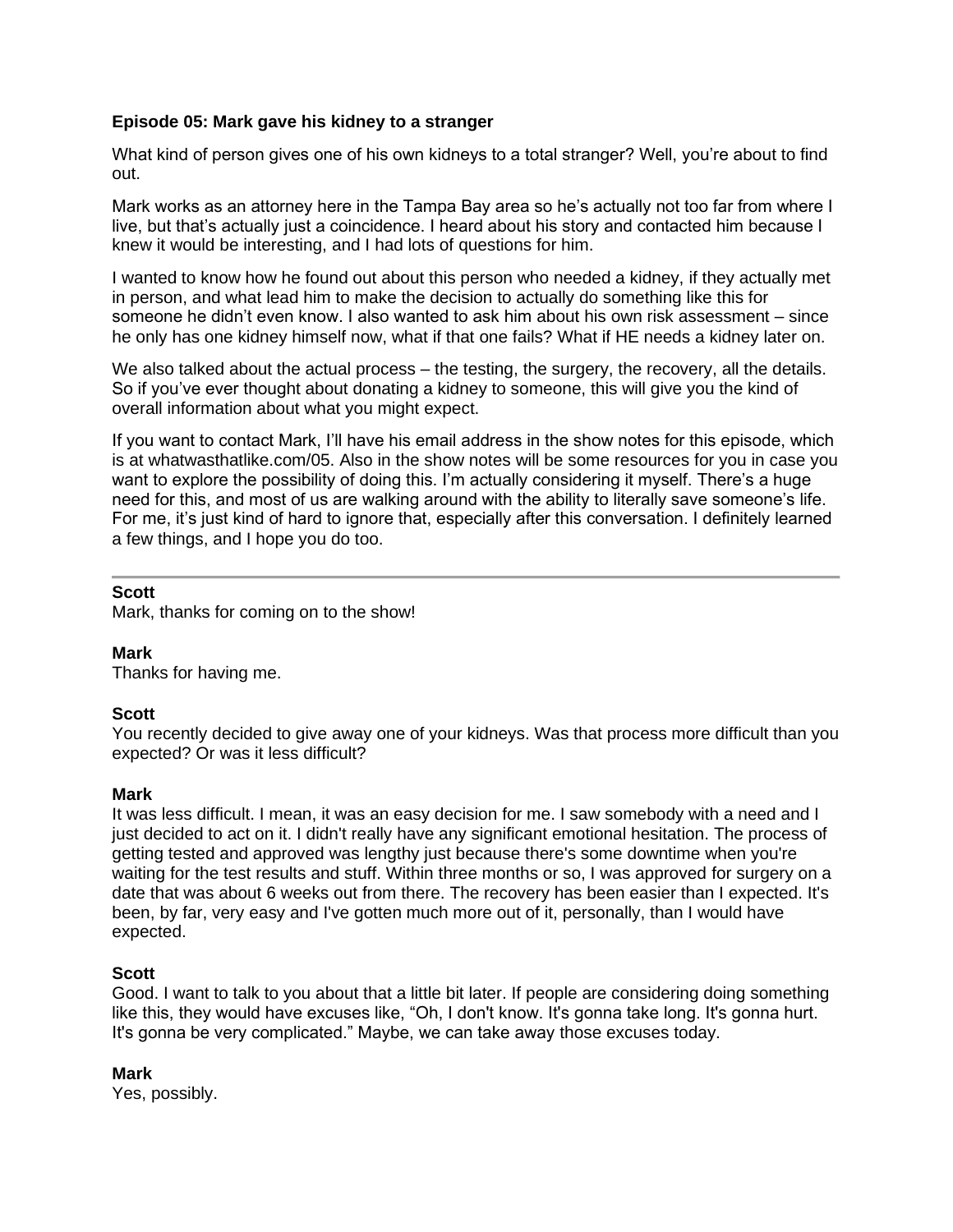# **Scott**

So tell me first: what's your general life situation in terms of marital status, kids, health history, and things like that?

### **Mark**

I'm 44 years old and I'm married. I've got 3 kids who are all in elementary school. I have a fulltime job as a lawyer. So, I'm busy with kids and work. There's nothing else major going on in my life. I don't have any significant health problems in my past.

### **Scott**

That was, kind of, part of the reason that would make you eligible as a donor - the fact that you don't have other health issues. Is that right?

### **Mark**

At least, I had no significant health issues that would complicate the surgery. They did an unbelievable job of making sure that you don't have any problems that should disqualify you. In fact, the nurse coordinator whom I dealt with a lot through the donation process has told me that, over time, they've sometimes found cancer or other health problems in people that they didn't know about because the organ donation process requires them to conduct comprehensive health examinations such as CTs, X-rays, blood work, etc. Everybody should go through that just to, maybe, discover something that might be wrong with them which they don't know yet.

### **Scott**

Right. And it essentially costs nothing anyway, right?

### **Mark**

It costs the donor \$0. The only thing that I've paid for through this entire process has been my parking at the hospital, which was \$3 a day - that's it. The donor program at Tampa General Hospital - I think this is true for every donor program - make sure that I didn't have to spend a single penny on any medical expenses. They don't even file anything with your insurance. Everything is just free.

### **Scott**

Because they definitely don't want that to be an excuse for people to not donate...

### **Mark**

They told me, at the beginning, that if I ever get a bill from them, I should call them because it was a mistake and they will delete it.

### **Scott**

That's a sentence that everyone wants to hear as they walk into the hospital.

### **Mark**

Yeah. Right. It's good to know that if you need to donate to a friend, relative, or stranger, financial issues are not a problem. You may need to have a couple of weeks out of work, which not everybody can absorb very easily. But, you can either take vacation time, or your recipient is legally permitted to reimburse you for lost wages. So, if you needed that, if that was a hurdle for you, the recipient can at least pay you back for the time that you've missed from work without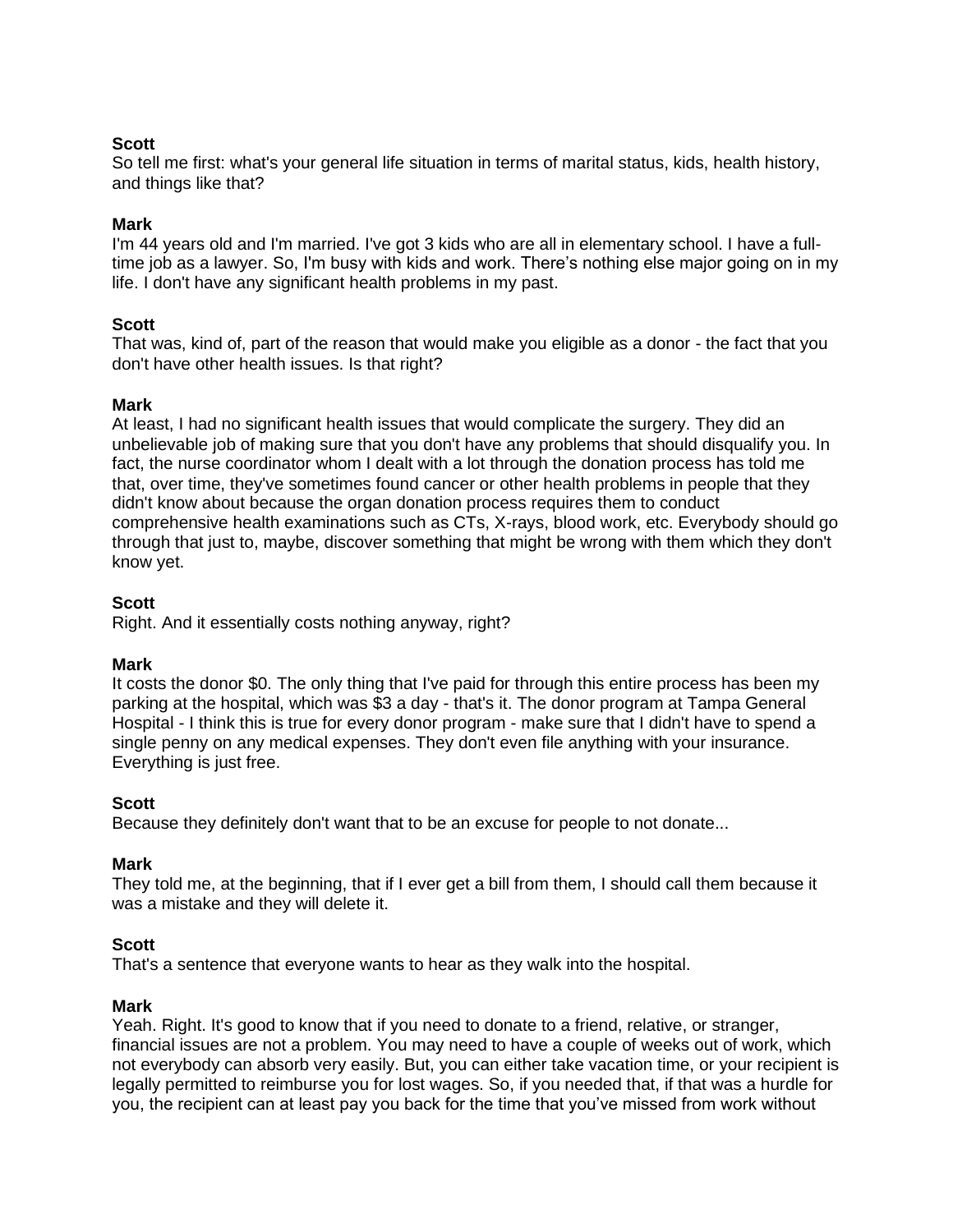pay, which is nice. The same is true of travel expenses. If you were to travel, and you have to stay in a different city for 1-2 weeks to do the surgery and recover, they're allowed to pay your travel expenses for your hotel and other expenses. Why can't you sell your kidney? They have made it in a way so that some of those financial hurdles are eliminated, which is nice.

### **Scott**

All right. Your situation was all local. I didn't think of the recipient who might be out of state or something.

### **Mark**

Yeah. I've seen a story recently where a high school classmate traveled across the country to donate to an old classmate who had posted something on Facebook saying, "Hey, guys, I'm gonna die if I don't get a kidney, if anybody's willing to help." This guy said, "I haven't talked to you in 30 years, but I'll see if I'm a match." And he was a match. So, he had to travel across the country. Then, he had to stay there for a couple of weeks because they wanted to keep track of him, check up on him, and stuff. If he needed it, he would be able to have his travel expenses paid.

### **Scott**

It's interesting to know that the person that's donating has to go through all these tests. You said that, sometimes, things are discovered that they wouldn't, otherwise, know about. So essentially, by trying to do something nice for someone else, they could probably save their own life.

# **Mark**

Yep, that can definitely happen. The anecdote that was told to me by my nurse coordinator was that they've found people with early-stage cancer whom they've caught early because they happen to be going through the donation process.

### **Scott**

That's really cool. Can you tell us how you first discovered the recipient? His name is Mack, correct?

### **Mark**

Yeah.

### **Scott**

How did you first come across him and what he needed?

### **Mark**

Well, I was at work when I was making a cup of coffee early in the morning at, like, 7 o'clock. I noticed a flyer up on the bulletin board - the bulletin board we all have in our offices that has the minimum wage notices, the sexual harassment policy, and all those things.

### **Scott**

Stuffs that nobody ever reads…

### **Mark**

Yeah. So, this flyer caught my eye. It was a couple that was dancing. The headline was, "Are you my blood type?" That caught my eye. It said, "My name is Mack so-and-so. I have kidney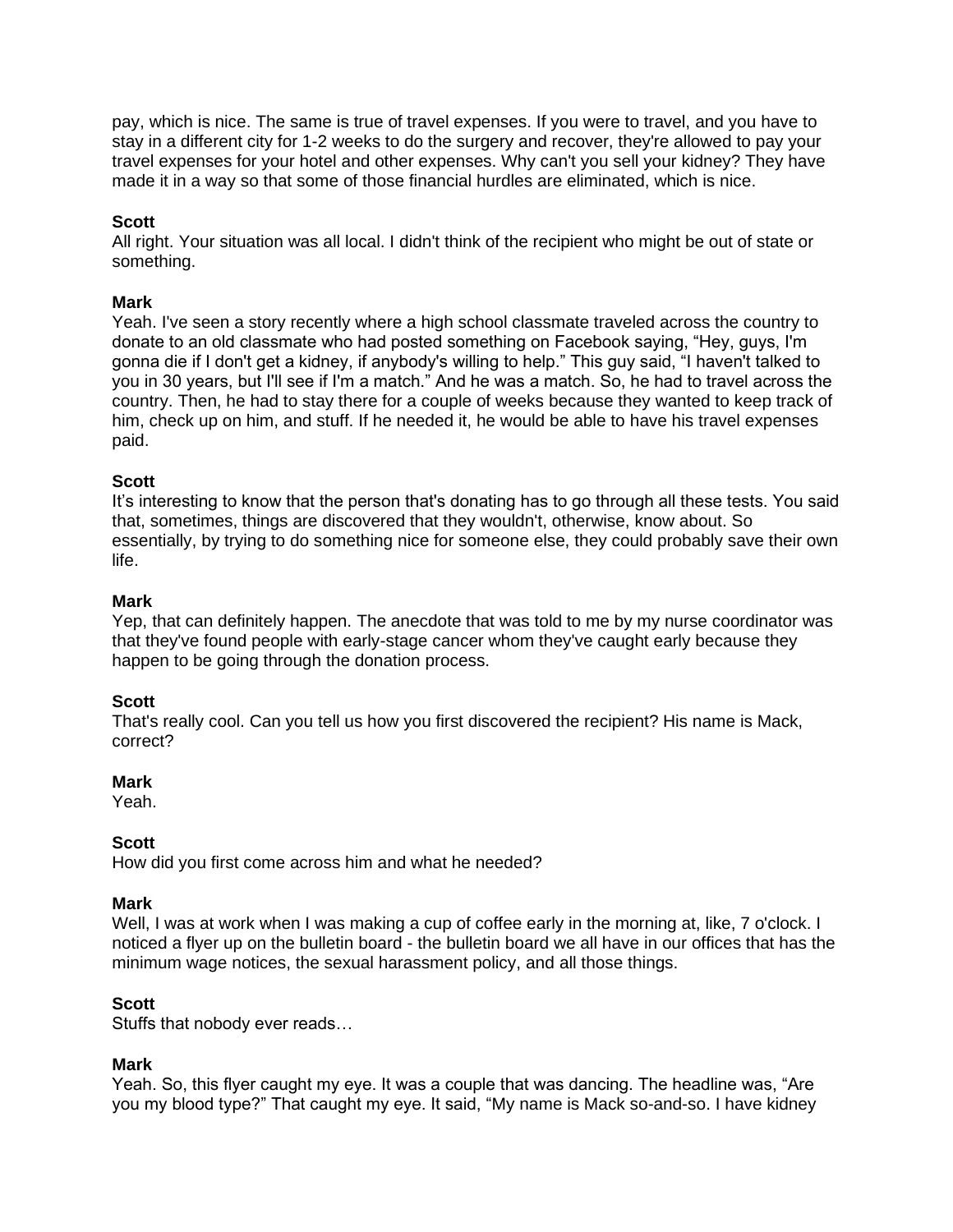disease and I need a kidney. If you're willing to help, please call this number." It was his wife's number.

## **Scott**

How did that flyer happen to come up in your office? Does she work there?

### **Mark**

Well, I didn't know this at the time, but Mack is the father-in-law of another lawyer in my office. His last name isn't the same because he's an in-law, but I didn't really think about it at the time. I just assumed that it was a friend or neighbor of somebody who worked in the office - I didn't know who it was. So, I called and talked to Mack's wife, and she told me who to contact at Tampa General Hospital to get tested, etc. Then, eventually, we figured out that her daughterin-law worked with me at the office which is why the flyer was there. I didn't have an independent friendship with this colleague, I had never met her family, and I never met Mack. They got this flyer into my office and that's how they found me.

### **Scott**

That's what makes this whole story so interesting - you decided to just give one of the organs from your body to someone that you don't even know. What are the factors that you considered - the pros and cons - when you make a decision like that?

### **Mark**

Well, I just thought that I have the ability to save this person's life, extend their life, or make their life better for the little time that they have left. I thought that there's got to be minimal risk for me because they do this all the time. People donate kidneys - not enough people do it - and a lot of them come from cadavers who were also organ donors. When they pass away, they get a kidney or other things that people need.

### **Scott**

That's where the majority of them come from, right?

### **Mark**

Yes. I looked it up out of curiosity last month. I'm using ballpark numbers here - I think, in the US, there were about 115,000 - 125,000 people who needed a kidney, but there were only about 17,000 transplants for the year that I was looking at. I think there were about 5,000, or fewer, who were live donors. When you narrow it down, it was a much smaller list of people who were donating to acquaintances or people whom they didn't know. Most people would donate to a close relative.

### **Scott**

Right. Someone you already have a relationship with.

### **Mark**

Living donors' kidneys are just way better for the recipient than cadavers' kidneys. They work better. There's a higher success rate. So, it's good to have a living donor over a cadaver - if you can find one.

### **Scott**

What was Mack's reason for needing a kidney? Were both of his kidneys failing?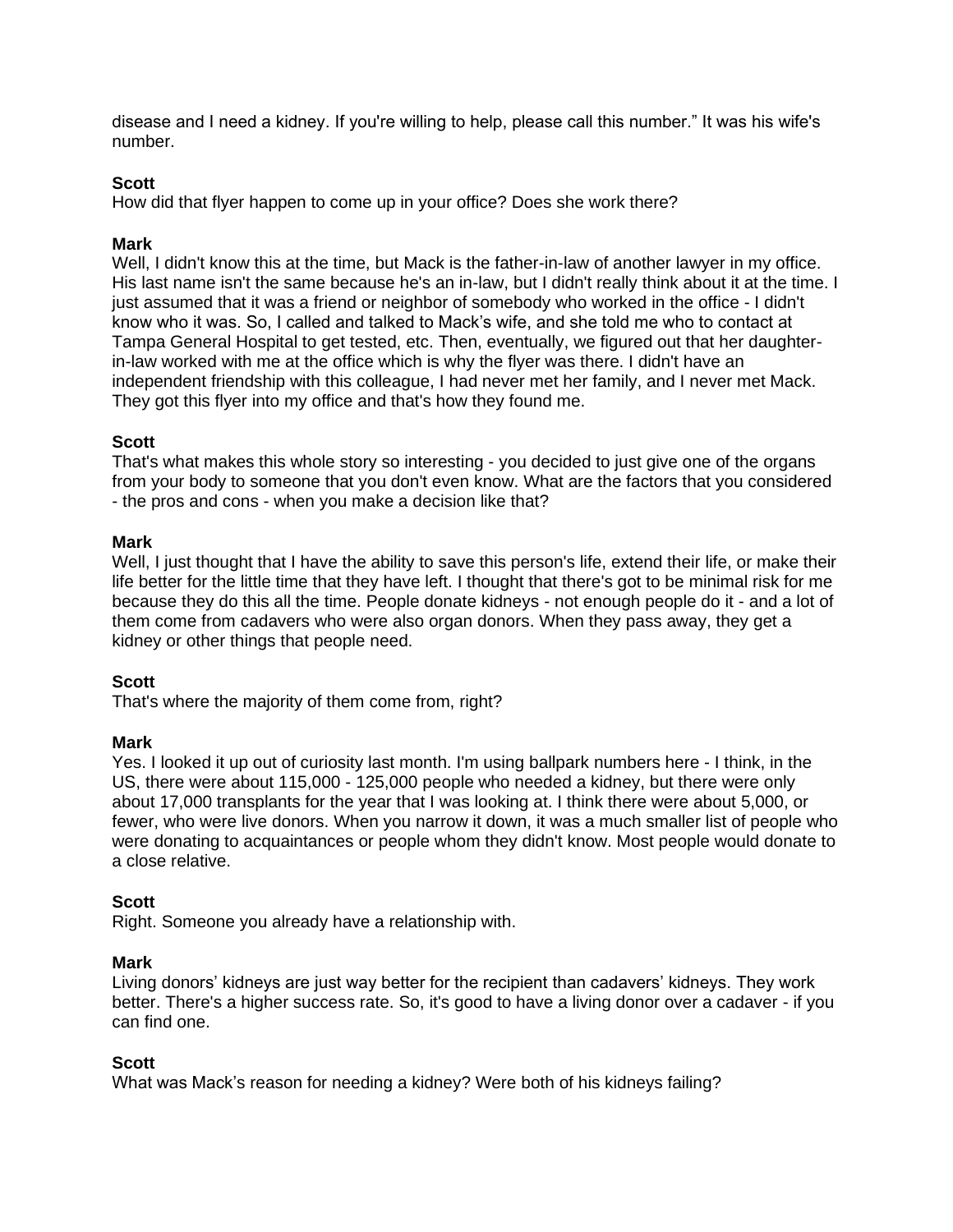Yeah. He had had kidney cancer, at a point, and had part of the kidney removed. Then, for reasons that I'm not completely aware of, that led to both kidneys failing over time. He had been on dialysis for two years - he had been undergoing dialysis for about 3-4 hours, 3 times a week. He would say that it feels like running a marathon - it just wears you out that day and the next day - it's really debilitating to be on dialysis.

# **Scott**

I'm not all that familiar with dialysis. Is that something that you can continue indefinitely?

# **Mark**

Oh, no. At some point, you'll be too sick for dialysis and you'll just die from that kidney disease. I'm not sure what is the world's longest duration of anyone undergoing dialysis, but I know that you just can't do it forever. Eventually, it will not work anymore.

### **Scott**

I'm trying to figure out the thought process of someone who might know a person in need - like Mack who was on dialysis - and deciding, "Should I go through this process and donate one of my kidneys to this person?" I would think some of the rationales may be, "Well, he's on dialysis. He can continue that until, eventually, he finds a live donor or a cadaver kidney. But, that's not really the case - people just die.

### **Mark**

Yeah. A lot more people die while waiting for a kidney and using dialysis as a stopgap measure than getting a kidney on the waiting list.

### **Scott**

Yeah, based on your numbers, we're like 100,000 kidneys short.

### **Mark**

In a country of - I don't know - 200 million adults, we ought to be able to bridge that gap.

### **Scott**

Yeah. It seems like it's mainly just a matter of awareness.

### **Mark**

I think there's more than just that. I think, what people think is, "Well, what if I need that kidney for my parents, children, brothers, or sisters." But if you don't have any history of having kidney disease, the odds of needing a kidney transplant is so remote that it's not a good reason not to donate to somebody else. I think people might not understand how this is so safe. It's a quick recovery. You can live with one kidney for the rest of your life without any significant complications. I know I just did this, so it's kind of easy for me to say, "To me, it's a no-brainer." I wish I could do it again. If I had three kidneys, I would give away the second one. We all walk around with the ability to save somebody's life.

### **Scott**

Yeah. We're all walking around with a spare tire and passing by people who have a flat tire.

### **Mark**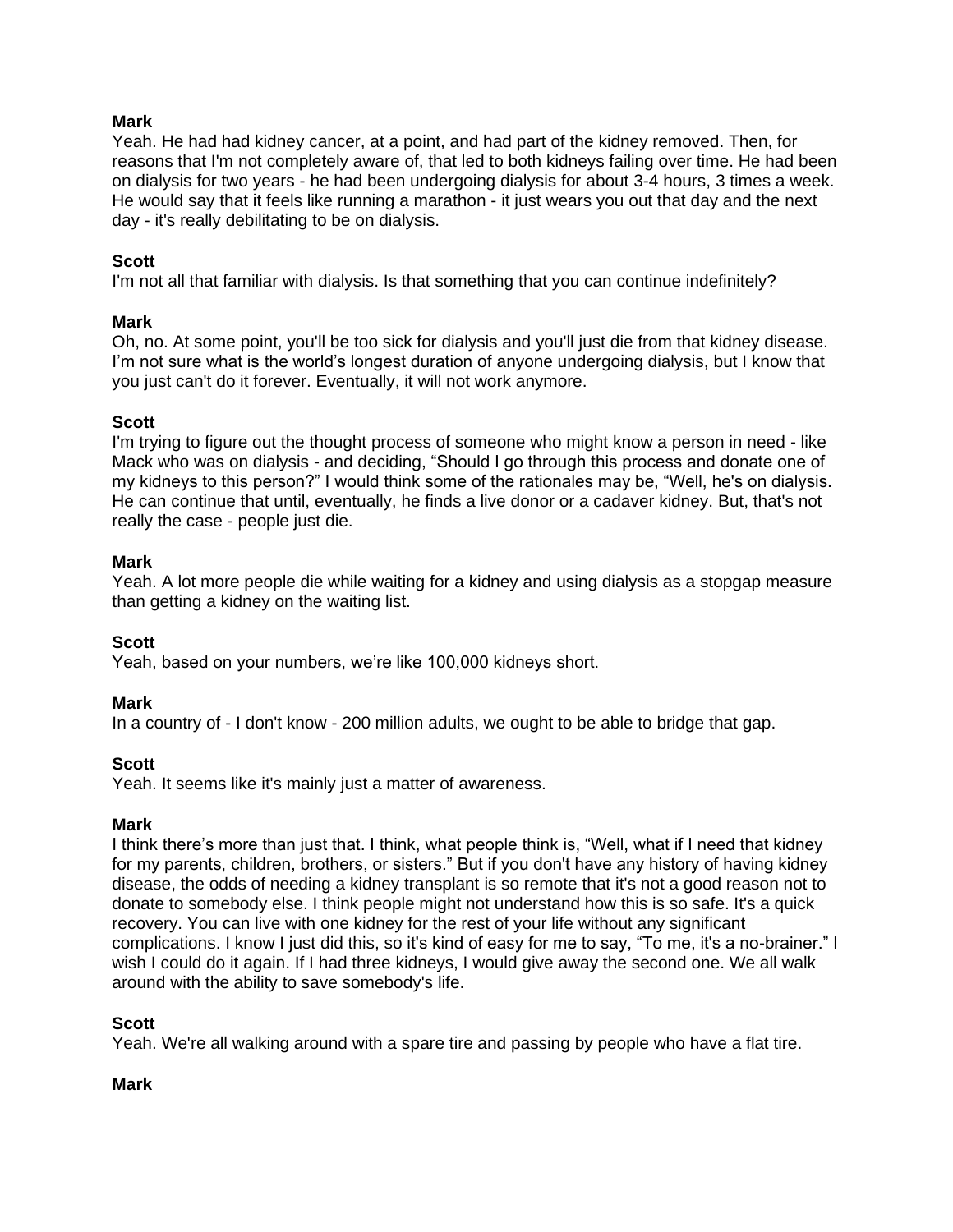Yeah. It's not as simple for everybody as I made it out to be. You may have health problems that disqualify you or whatever other issues you have, but it doesn't ever hurt to get checked. If there's a person out there that you're a match for, you can save their life, you change their whole family's life. Now, they get to see their grandkids graduate from high school and whatever else they have going on.

## **Scott**

When you heard about Mack - after you saw that flyer and called his wife - did you go meet him? What's the process?

### **Mark**

Well, I called in early March of this year and I talked to his wife. I didn't make any effort at that time to talk to Mack or to meet him. I felt like I shouldn't meet him at that moment because I wasn't sure what he was going through, I wasn't sure how much he would want to get to know me, or to what extent he had hopes that were crushed in the past by potential donors. So, I got a little bit stand-offish. Between March and mid-June when I finally got fully approved to do the surgery, I hadn't had any contact with Mack at all. I was just always texting, having phone calls with his wife, and talking to the hospital people.

### **Scott**

Now, you've already met him. Did he want to contact you during that time?

### **Mark**

Once I was fully approved in mid-June, I told Bonnie - his wife's name is Bonnie- "Hey, listen. I would love to meet Mack and get to know him, if he wants that. But that's up to him to decide. So far, I haven't brought it up because I just didn't know how he would feel about it. But I'll leave that up to you guys." She said, "He would love to meet you. He has been wanting to meet you. I've been telling him about all of our conversations. Let's figure out a time when we can have you and your family over for dinner or have you all over to our house. You can meet the rest of the family too, if that's okay with you."

# **Scott**

That's got to be pretty exciting - meeting him for the first time.

### **Mark**

Yeah. So, in mid-June, after we had that discussion, I started texting with Mac a lot. We developed a texting relationship from mid-late June until I met him for the first time on July 15. When I took my wife and kids over to his house and met his wife, kids, and grandkids, everybody was there for just, like, a little informal barbecue dinner.

### **Scott**

They all wanted to meet Mark, the hero!

### **Mark**

Right, right. Yeah. That always made me feel a little uncomfortable.

### **Scott**

What's the distance between where you guys live?

### **Mark**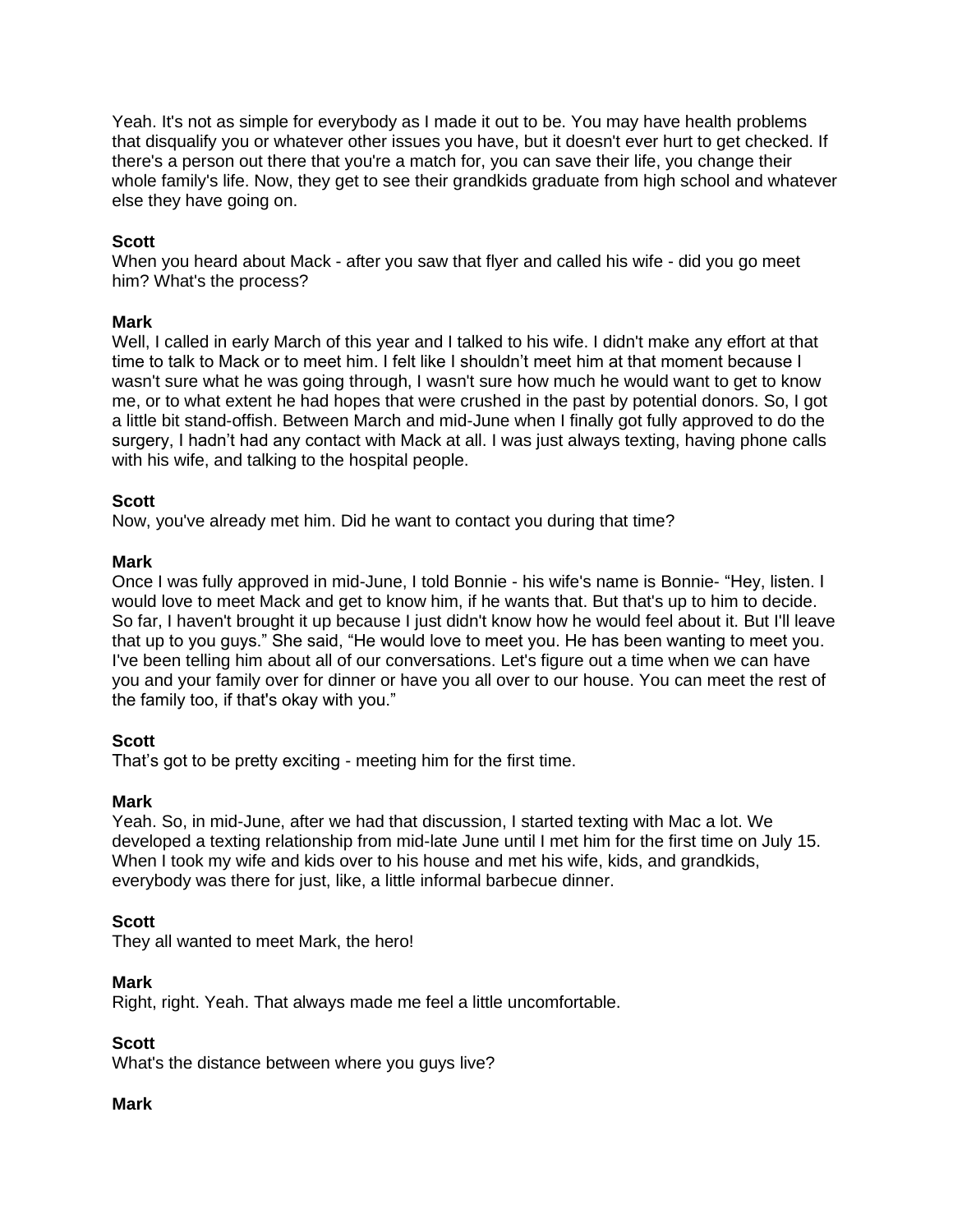About 20 minutes drive.

# **Scott**

That's convenient.

# **Mark**

Yeah, yeah.

# **Scott**

Well, I guess that makes sense. If somebody puts up the flyer in your office, they should be nearby.

# **Mark**

Yeah. So, once I met him on July 15, I said, "How about we get together once a week for breakfast in the morning when you have dialysis? I can drop you off for dialysis after that." So, we did that for 3-4 weeks before the surgery. We would meet for breakfast in Clearwater at 8.30 o'clock in the morning. Then, I would drop him off at the dialysis center at 10.00 AM and go to work late. That's how we got to know each other before the surgery. Not to mention, we were texting almost every day, like, "How are you feeling? What's going on with you?" We talked about politics and whatever else. We got to know each other pretty well in the 30 days before the surgery.

# **Scott**

I know you both are not related, but do you feel like you're almost like family now?

# **Mark**

Yeah, it does feel a bit like that. I definitely feel a connection to him and his family that I would like to keep up.

# **Scott**

When you first told your family, friends, or even co-workers that you decided to do this, what was the common reaction? Was there any negativity or criticism of this at all?

# **Mark**

Well, at first, they thought I was kidding because I think it's just a common joke to say something like "Yeah, I'll give my left kidney if the Bucs won the Super Bowl" or whatever. I went through the process of telling my wife, dad, kids for about two months. The reason for that was because I would feel really uncomfortable telling people about it and getting the kind of praise that I thought I would get. It kind of felt, like, out of the blue, saying to your friends, "Hey, I just donated \$100,000 to my church. What do you think of that?"

# **Scott**

"I just made an anonymous donation. But, yeah. That was me!" Right?

# **Mark**

I'm not anonymous. So, for a while, I didn't tell anybody. Then, in June, when I was close to being fully approved, one of the processes you have to go through is meeting a psychiatrist for 15-20 minutes who would ask, "Hey, why are you doing this? How are you feeling?" They just want to make sure that I'm okay, I wasn't being pressured by anybody, I'm not feeling anything that I shouldn't be. So, she asked me that question. She said, "How do your friends and family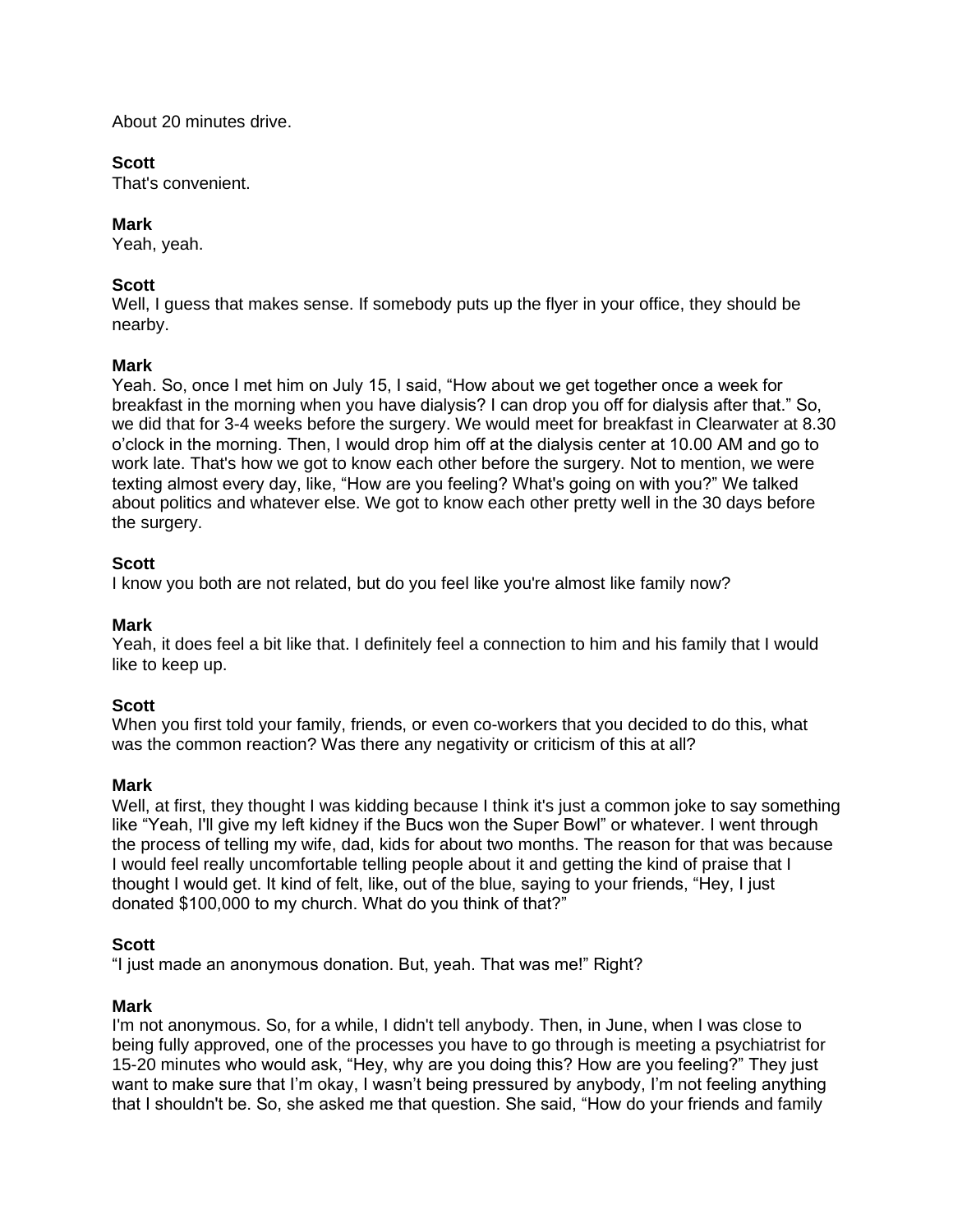feel about it?" And I said, "Well, I've only told my dad, my wife, and my kids. I haven't told anybody else." And she said, "What do you mean by you haven't told anybody else?" I said, "Well, I feel uncomfortable telling people because it feels like I'm bragging about something. I'm not in it for attention." Then, she said, "You need to tell your friends and family. Just tell them!" So, I started to tell people. In some instances, I sent out text messages to them, saying, "Hey, I want you to know something that's going on in my life. I've decided to do this. I'll probably have surgery in a month or two. Here's why I'm doing it. Here's who I'm doing it for." That type of thing. Their reactions ranged from "I'm really proud of you. That's such a wonderful, selfless, honorable thing to do. I'm really in awe of you doing that for somebody" to "What?! Are you crazy?! Why are you doing that when you don't know this person? I would never do that! That's nuts!" Otherwise, they're all positive reactions. I mean, there was a little bit of "Wait, why? That's crazy!" but in a kind of a funny way. My wife struggled with it quite a bit, I think, because - this was a mistake that I made - I didn't talk to her about it more seriously. She had some concerns, but my reactions to her concerns were, "What are the odds of me being a match? What are the odds that he has 3-4 other family members who tried but were not a match or couldn't donate for various reasons? What are the chances that I'm a match for the stranger that I've never met?" I don't think that we really talked about her worries and concerns as much and as seriously until I was fully approved.

### **Scott**

Then her concerns suddenly became real.

### **Mark**

Yeah. So, she struggled a bit with, "What if something happens to you? What if you died during surgery or any of those things?" The risks are so minimal that I wasn't worried about those things, but my loved ones still do get worried. I had parents who were worried about me because I would have surgery unnecessarily.

### **Scott**

Yeah. There's always an element of risk. But it's so minimal as compared to the reward and payoff of what you know that you're able to achieve. You're right - it's kind of a no-brainer.

### **Mark**

I had people who I told this to and they would say, "That means so much to me because my father, or my best friend from high school, or whoever died from kidney failure. I'm really glad you're doing this for somebody."

# **Scott**

Wow. Well, yeah, I can understand your reaction or your feeling of, Why would I go and just tell everybody this?" Just for the record, for this podcast, I want everybody to know that I contacted you. I heard about the story and I contacted you. You didn't send me an email saying, "Hey, I'd like to come on your show."

### **Mark**

I've come to a stage where I'd be okay with that because I've come around from talking to Mack and other people to the point that I should tell as many people as I can. Maybe, there's one person out there who I talked to, who is presented with a similar opportunity, and they do it because they know I did it and everything was great. So, even though I still feel uncomfortable about it, I don't react well to compliments and praise. It makes me feel a little uncomfortable. I would make jokes out of it and deflect away from it a little bit. I've come to think that I should get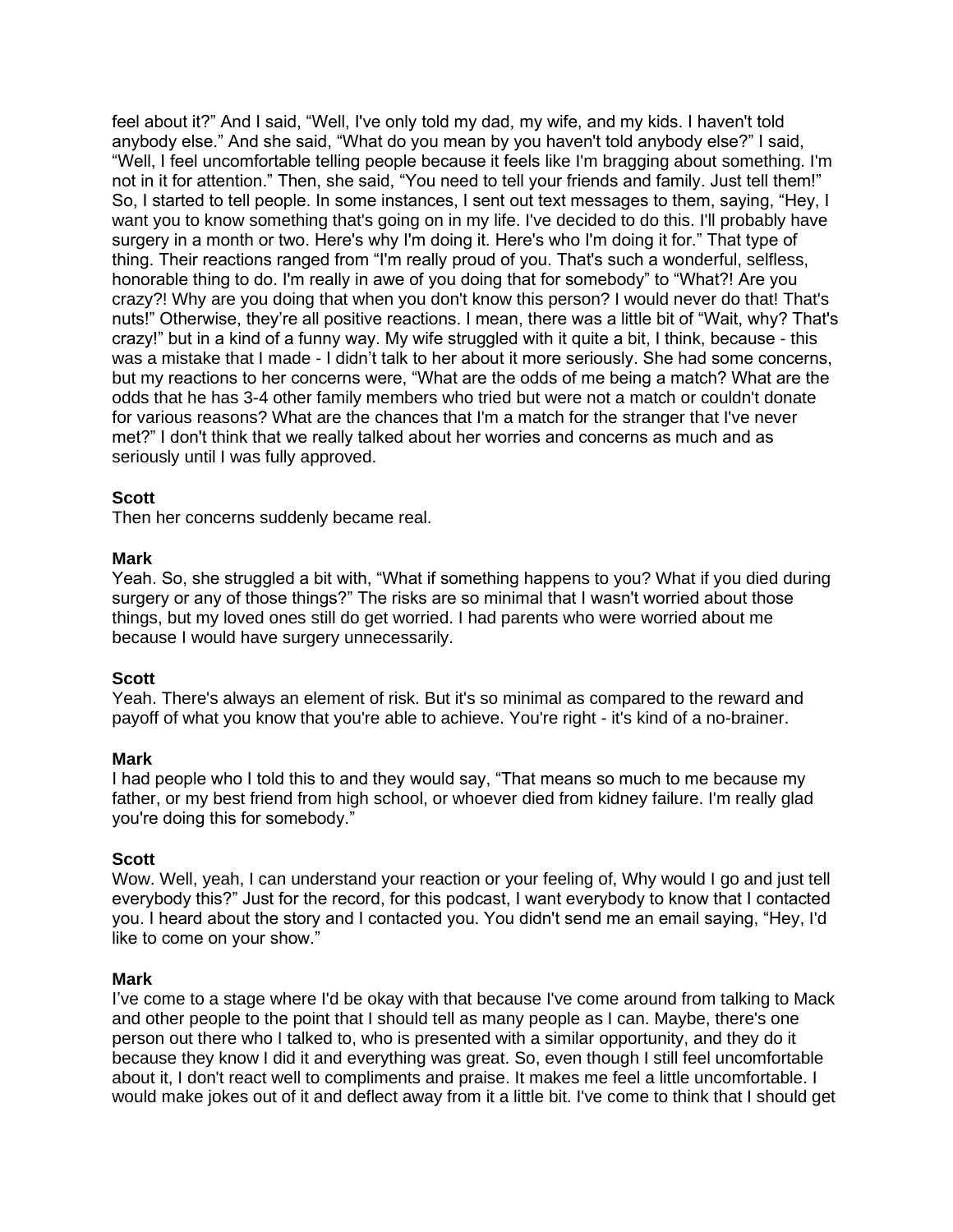the word out as much as I can because there may be 1 or 2 people that I reached who are willing to do this for somebody else.

### **Scott**

So, your discomfort with praise takes a backseat to the importance of getting the message out. What kind of testing did you have to go through? You said it was, like, three months?

### **Mark**

Yeah, it was three months, but that's with a lot of downtime between tests. So first, they made sure that I have the same blood type. The first thing you would do is go into LabCorp or whatever lab, they draw blood and make sure that you have the correct blood type and you don't have any diseases that would impede the donation process. Then, the next thing that you do is to urinate into a plastic jug for 24 hours. That allows them to analyze your kidney function. They want to make sure that you have absolutely wonderful, perfect kidney function if you're going to donate a kidney - I don't understand the technicalities of it, but something about looking at a 24-hour span of your urine allows them to do that. I ended up doing that twice because there was some weird reading in my first test that they thought was a false-positive. So, they wanted to confirm, and they did confirm that it was a false-positive in that testing process.

### **Scott**

Do you have to drink a lot during that 24 hours?

### **Mark**

Well, I don't have to. They're not expecting you to produce any particular amounts. They don't tell you to drink any more or less than you normally do. You'll be surprised by how much you pee in a day. They handed me a jug that was the size of a full gallon. I looked at it and thought that they were joking. So, I thought, maybe, they're not expecting me to fill this up. I think, subconsciously, I did drink a little more than I normally would.

# **Scott**

You don't want to disappoint them, right?

### **Mark**

Yeah. By the end of the 24 hours, I was worried that I won't have another jug to pee in. So, you normally only fill that jug once, but I did it twice. Then, once you've passed those hurdles, you have to be at the hospital for a couple of days in a row, 2-4 hours at a time, to get a CT scan to make sure that the kidney that they remove - which is typically the left kidney - has good blood flow, good veins, and your other kidney also has good health and everything looks good. They make sure that you don't have any other health problems in your body that you're not aware of. So, they also take X-rays as part of the same process. Then, of course, they take blood samples, urine samples - just a normal one. At that same time, you also meet the surgeon and a couple of the other folks that would be part of the surgery team - they would answer your questions and explain everything to you. One good thing - and this is true everywhere for organ donors nationally - is when you go through that testing process and those meetings, the donor's team of nurses and surgeons is yours and yours alone. They don't know your recipient. They don't treat him. There's no potential conflict of interest there where they don't develop a relationship with the recipient, they don't get influenced by their love of him and their need to find him a donor. They're looking out for you and you alone.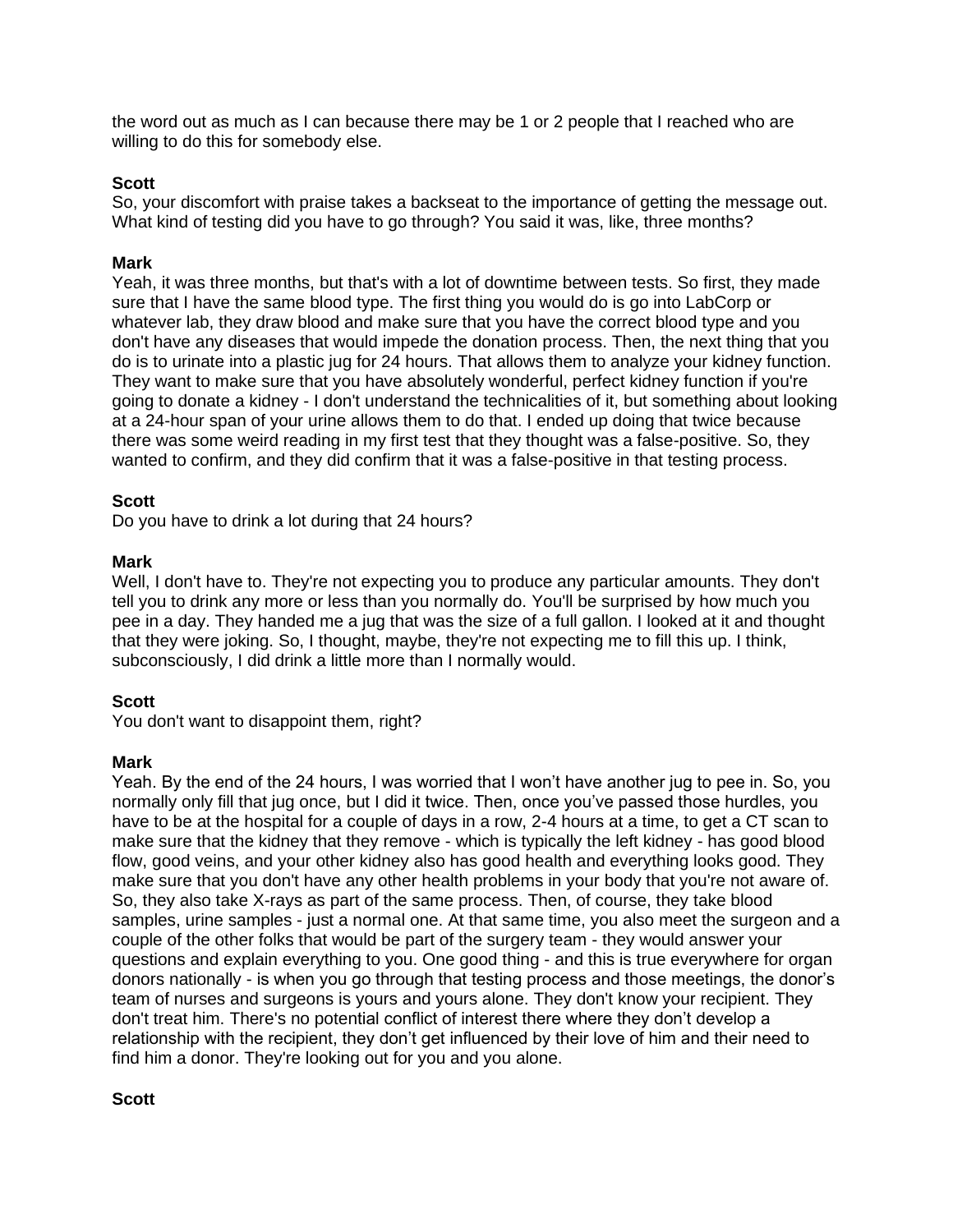## That's the way it should be.

### **Mark**

Yeah. So, there's no risk from them to say to a donor, "Hey, listen. This is risky. There's a gray area here. But you know what? Mack's a great guy. He's got a wonderful family. He's been waiting for so long. He's really suffering. We really think you should go through with it." They don't know that person. They don't have any emotional connection to them, so they can be objective, be detached, and make that decision with you. So sorry, I got a little off-tracked, but that's, kind of, the last bit of the testing. That only took me three months because when they take your blood sample, you don't get the results for several days. Then, you have to make an appointment to do the urine sample. Once you've done that, they won't get the results for several days. Then, you have to make an appointment to do the CT and the X-ray. Then, they don't have all those results for a week. Then, you have to go back to have a follow-up meeting and set a surgery date. The next thing you know is - even though you've only done, maybe, a total of 5-6 total days of showing up and doing something - a couple of months or more just went by. So, it's not that onerous. It's not, like, it was three months of high-intensity and timeconsuming testing. It's just that it takes a little time to get everything done, get the results back, and set new appointments. Other people are also going through this same process at the same time.

### **Scott**

So, once you're determined to be a match, how long before will the surgery be scheduled? Is it just based on the surgeon's availability or?

### **Mark**

It usually takes about a month or so because of the surgeon's availability. They have other people scheduled for transplant surgeries in their pipeline, so it's usually about a month later.

### **Scott**

How long does the surgery take?

### **Mark**

I think my surgery was about 2-3 hours. The recipient's surgery was a little bit longer. The surgeons told me that I had the biggest kidney that they've ever seen, so it took longer to implant it.

### **Scott**

Something else to brag about, right?

### **Mark**

Where was Guinness when you needed them?

### **Scott**

Does the same surgeon take it out of you and put it into him?

### **Mark**

No. When they took the kidney out of me, they walked and brought it across the hall. There's another surgeon there that's already been performing surgery on the recipient for an hour to get them ready. Then, my surgeon completed my surgery, closed me up, and made sure everything's okay with me while the recipient's surgeons were implanting that kidney across the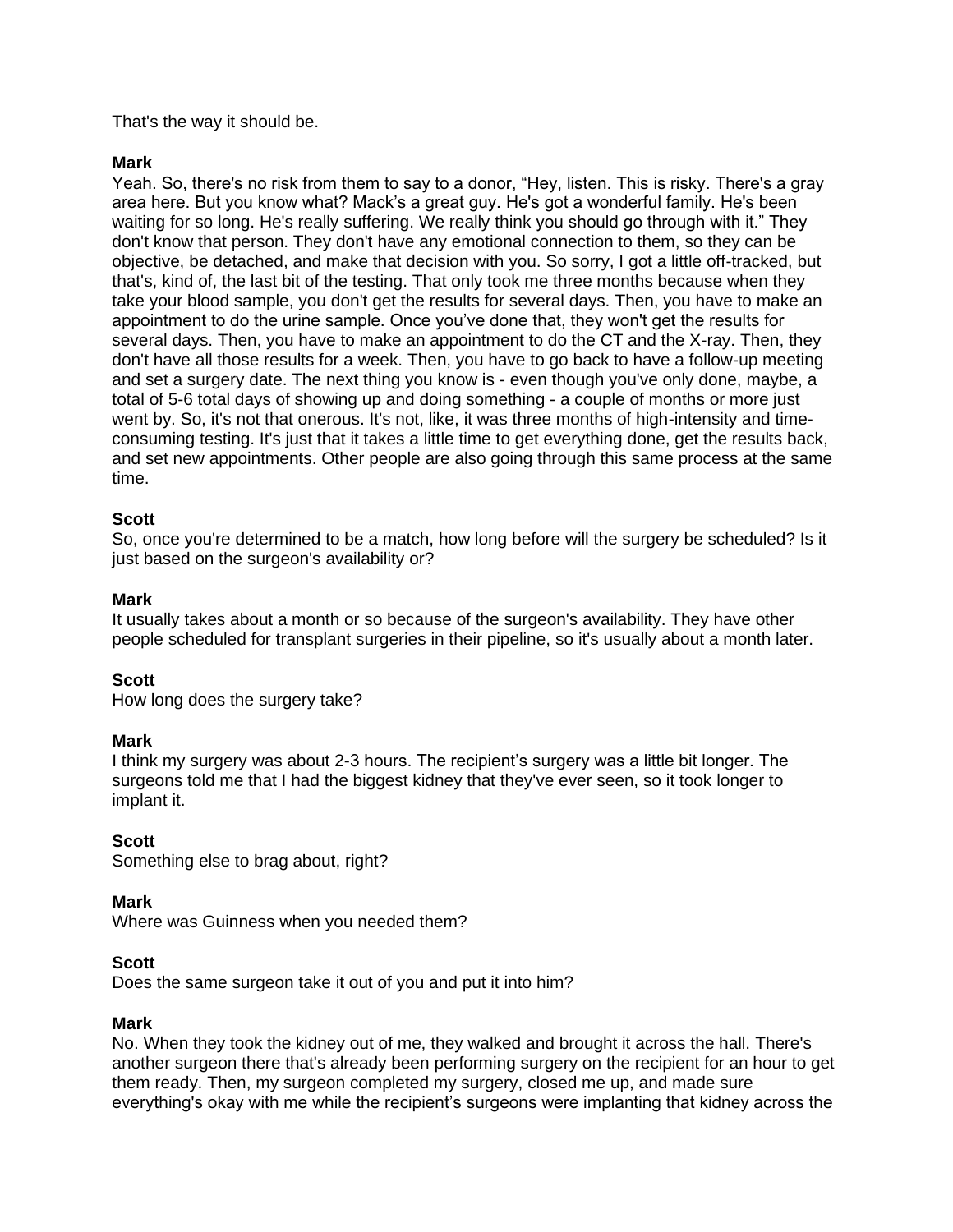hall. It may be literally across the hall - it's definitely very close by. So, they staggered the surgeries with two different surgeons. My surgery started at 7.30 o'clock in the morning and, I think, Mack's surgery started at 9.30 AM. They timed it up so that when the kidney is ready and available, they're ready to actually implant it into the recipient.

## **Scott**

Obviously, they've done this enough that they have it down to an art or science.

### **Mark**

Like, I think they told me that my surgeon did 59 live donor transplants at Tampa General Hospital last year - if my memory is correct.

### **Scott**

Now, obviously, after both surgeries, you guys are both still in the same hospital for recovery. Were you near each other?

### **Mark**

Yeah!

### **Scott**

They didn't put you in the same room for recovery, right?

#### **Mark**

No. The recipient has to go to the ICU for a day or two because they just need to keep a closer eye on them for any anti-rejection, drugs, and different issues. They may have to make sure that the new kidney is working well and being accepted. So, for the first 24-36 hours, Mack was in an adjoining building in the ICU and we didn't see each other. We saw each other in the morning after surgery - our families waited in the same waiting room. After the surgery, we didn't see each other for about 24-36 hours. Then, when I was well enough to get up and walk, he was in a regular room at that point. So, I was able to go walk in and see him. I think I went to see him 3 times before I was discharged.

### **Scott**

I can picture you walking in the room saying, "Hey, Mack! How's the kidney doing?"

### **Mark**

Yeah, exactly. "Hey, I changed my mind. Just kidding!"

### **Scott**

Were both of his kidneys removed and he only has just one of yours now?

### **Mark**

One surprising thing I learned is that they leave your old, useless kidneys inside of you when you get a new kidney.

### **Scott**

So, he literally has three kidneys now?

### **Mark**

He got three kidneys - two of them are useless and one of them is a 44-year-old useful kidney.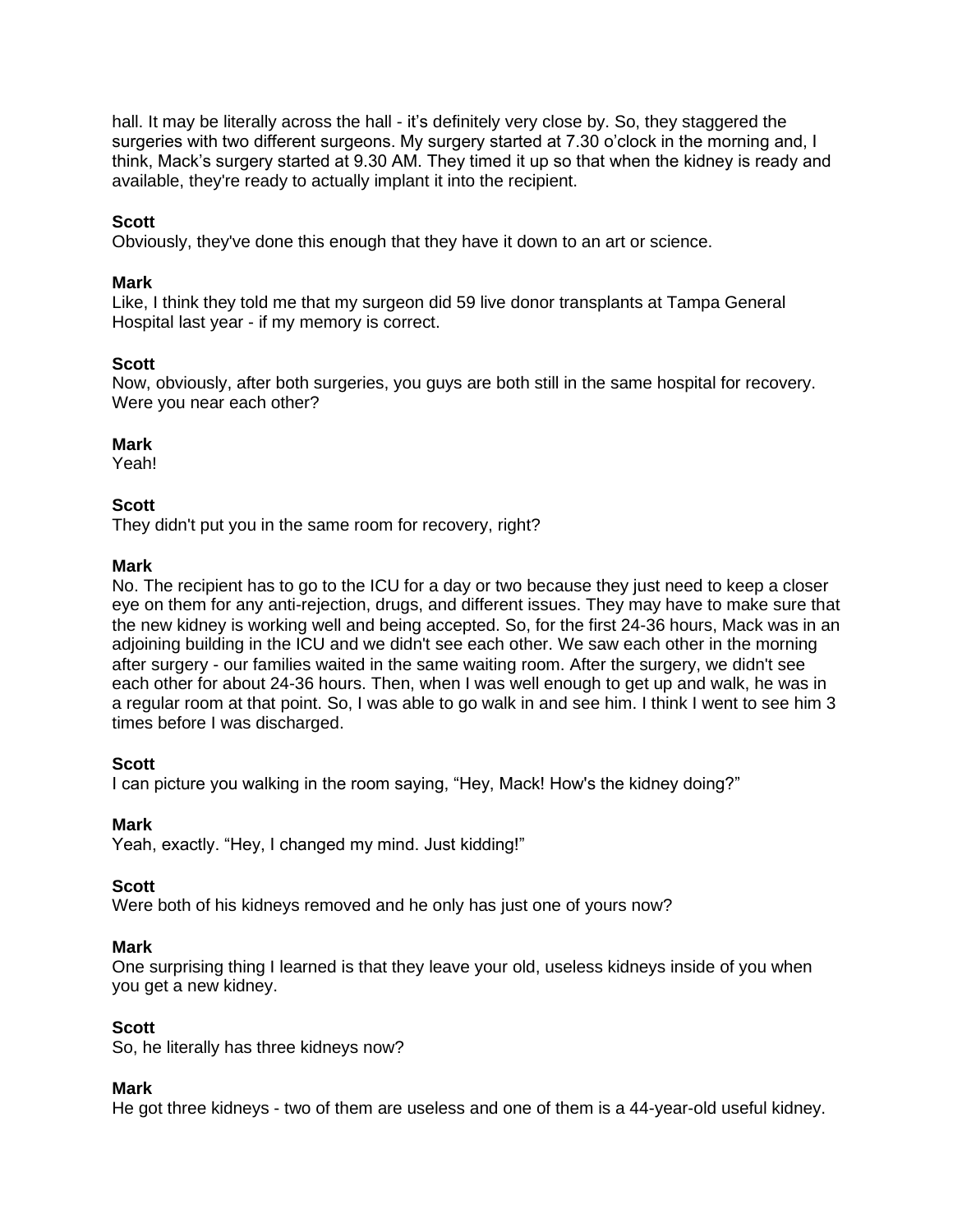## **Scott**

Do you know the reasoning behind that? It seems like things would get kind of crowded.

### **Mark**

I don't think it's too crowded. I was told that it's just completely unnecessary and timeconsuming to remove the old kidneys. So, they don't do it.

## **Scott**

That's certainly non-intuitive, though. I never would have thought that.

### **Mark**

I think they may get a little smaller when they're not in use. They told me that my remaining kidney will get a little bit bigger as it increases its capacity to make up for the fact that I only have one. So, I already had the world's largest kidney and, now, it's going to get even bigger.

# **Scott**

Do the donor always take the left one or the right one?

### **Mark**

I was told that they usually take the left kidney because that's easier to get to. There are fewer other organs surrounding your left kidney than your right kidney. I think they can pick the right one if they need to. I don't have a percentage to give you, but usually the left.

### **Scott**

So, there was a possibility that Mack's body would not accept your kidney and you don't know that until after the surgery. If that would have happened, do you know what they would do then? Do they give it back to you or do they give it to somebody else?

### **Mark**

No. If it doesn't work out, he would pass away or just have the same problems and be back on dialysis. That's just the end of it - you can't get the kidney back.

### **Scott**

Right. So, they don't take it back out of him?

# **Mark**

No.

# **Scott**

I wonder how often that happens - probably, not very often.

### **Mark**

I don't think so. Part of the process of ensuring that there's a good match is that there are things about my kidney that match up to his body. I couldn't give you the scientific names behind it.

### **Scott**

You just have to trust that they know what they're doing.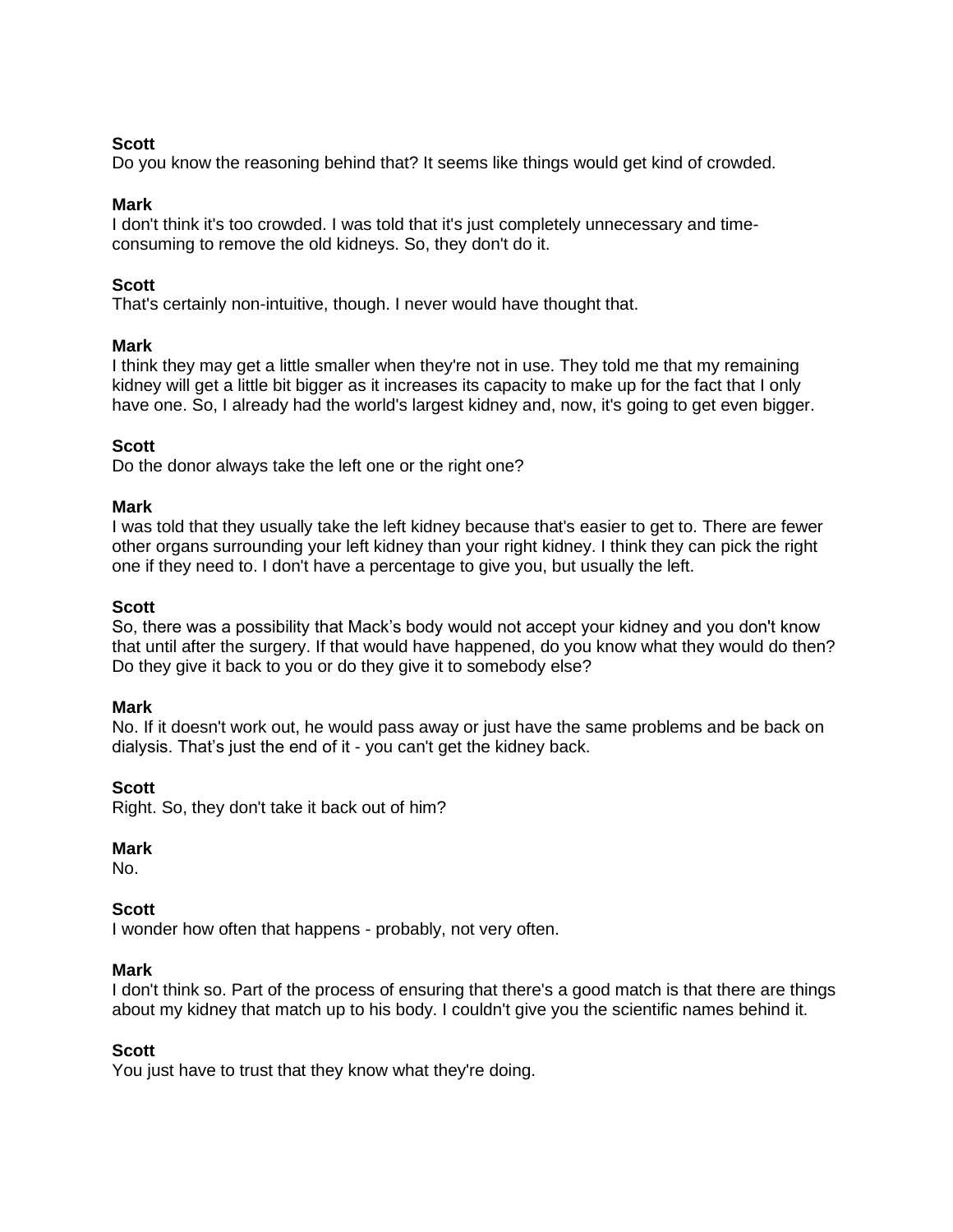Yeah, exactly.

# **Scott**

How long were you in the hospital overall?

# **Mark**

About 48 hours or so. I went into the hospital at 5.30 o'clock in the morning on a Thursday, and I left at 3 or 4 o'clock in the afternoon, two days later.

# **Scott**

It seems it didn't take long at all, then.

# **Mark**

It was about 48 hours from when I was out of the surgery. I was told on the front end that most people stay about 48 hours. Some people stay 1 more night - 2-3 nights in the hospital is typical. They told me that they had one person who stayed one night and went home the next day, which I kind of took to be a challenge, but I didn't really try to do that. I definitely felt like going home after two days. I felt good.

# **Scott**

You felt like going home because you felt okay and you were probably bored being in the hospital, right?

# **Mark**

Yeah, I just felt like it was time to get home. It's nice to have nurses there taking care of me around the clock, but I felt like I could do it at home. I was feeling good. So, it was time to get out of there. So, I headed home on that Saturday afternoon.

# **Scott**

How long did they tell you to recover at home? You're still recovering at home now, right?

# **Mark**

Yeah. It's been one week today. I'm feeling so good that - if my wife would let me - I would go back to work today. I really feel great after one week. I can elaborate a little bit about the recovery process, but to answer your question, they told me to expect to be out of work for 2-4 weeks. I think that was a little bit of a pessimistic prediction - I think they don't want you to underestimate and make commitments that you can't keep. I think I've recovered more quickly than most people and I'm ready to go back to work in a week. I do have a desk job. I'm not doing construction or something.

# **Scott**

It also depends on the type of work you do.

# **Mark**

Yeah. Typically, it takes probably 2 weeks based on what they told me. I think, usually, most people are ready to go back to work and get back to normal life after a couple of weeks.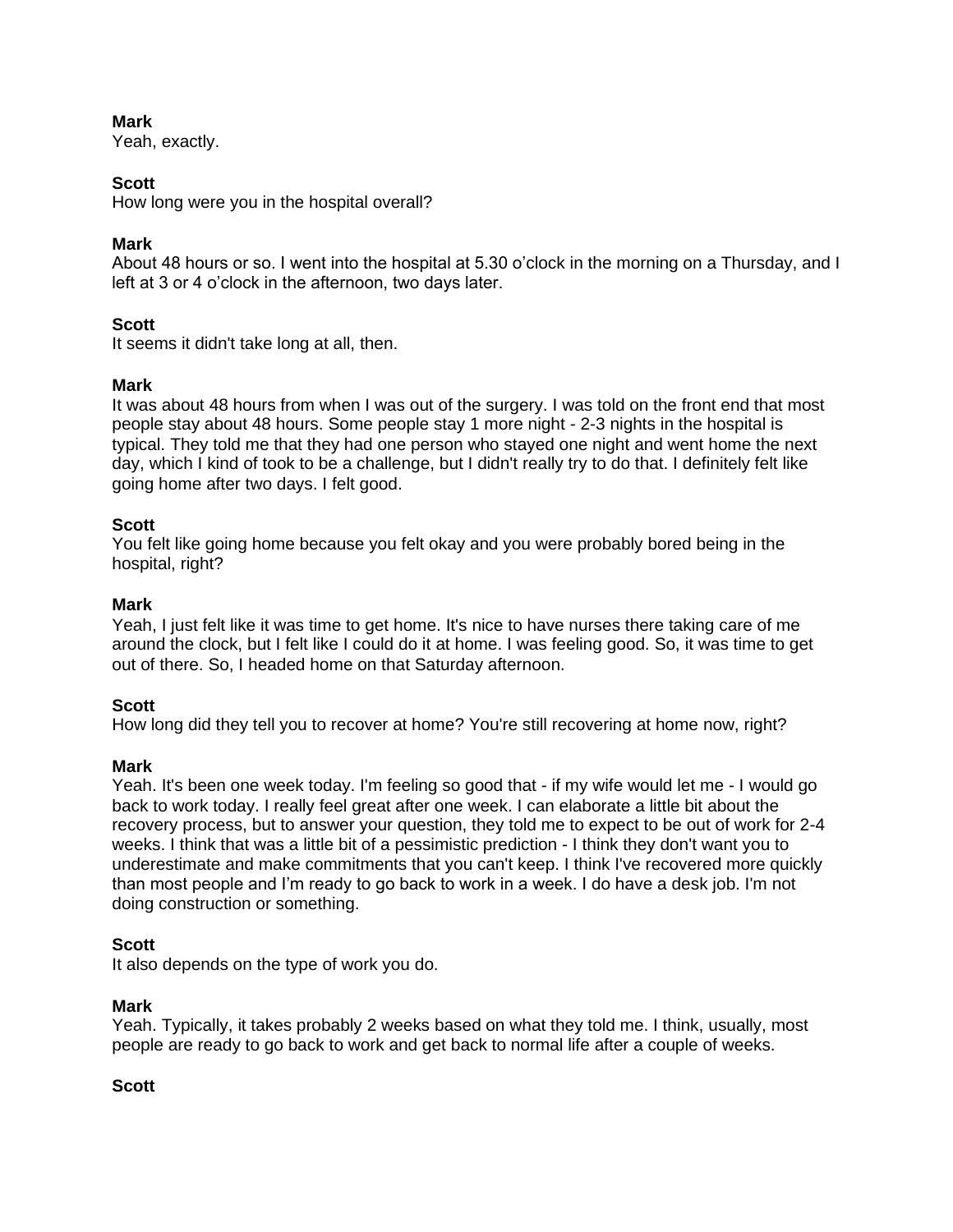Can you talk about the levels of pain - after the surgery and during your recovery? How painful Was it?

### **Mark**

It's not as bad as I feared. Of course, they do it laparoscopically, which means that they cut 3 small incisions just so they can get tools in to do what they need to do. But then, they still need to make like a 4-6 inch incision down by what I call the bikini line - even though I haven't worn a bikini in a while - to get the kidney out. Unlike an appendectomy where you can pull your old diseased appendix out of a hole and nobody cares, you can't pull the kidney out of a little hole or else it'll get damaged. So, they have to cut an incision large enough to safely get the kidney out and not damage it. So, that wound was pretty sore for 2 or 3 days, especially if I had to do anything that involved my midsection like getting up and down. coughing, laughing, sneezing, things like that. There'd be a little pain in that wound, but it wasn't too bad. I had plenty of pain medication for the first 3-4 days as needed. The biggest complication I had - and I had the same problem when I had an appendectomy a long time ago - is shoulder pain because, apparently, when they do a laparoscopy, they put some CO2 gas inside your torso. So, that gives them some space to work and be able to see. When they close you up, some of that gas that's still trapped inside your body, apparently, irritates your diaphragm. Your diaphragm doesn't like it. It doesn't interfere with your breathing, but there's a nerve that runs from your diaphragm to your shoulders and you get what's called 'displaced pain'. Your diaphragm is irritated, but your shoulders are where you feel the pain. So, it has probably been 4 days since I'm out. Yesterday was the 5th day, and it was my first day without shoulder pain. So, for about four days, I had some fairly intense shooting pains on one of my shoulders from that process - it was the same symptom. It just naturally goes away after a few days.

### **Scott**

Did they tell you to expect that shoulder pain?

### **Mark**

Yeah, they told me that it was one of the possible side effects of having laparoscopic surgery. I think it's fairly common, but my shoulder pain was worse than the abdominal surgery pains or anything related to that. My shoulder pain was my nemesis for 4-5 days.

### **Scott**

Some people probably never even have that.

### **Mark**

Yeah. I don't think that happens to everybody.

### **Scott**

I gotta go back and ask you about the location of the incision. You described it as the bikini line. When you said that, I pictured it, like, below your abdomen on the front.

### **Mark**

Yep.

### **Scott**

But when I think of the kidney, I think it's at your back and not right below your stomach. I guess there's not much distance there anyway, so they could pull it out either way. But is it really, like, located below your stomach and not at your back?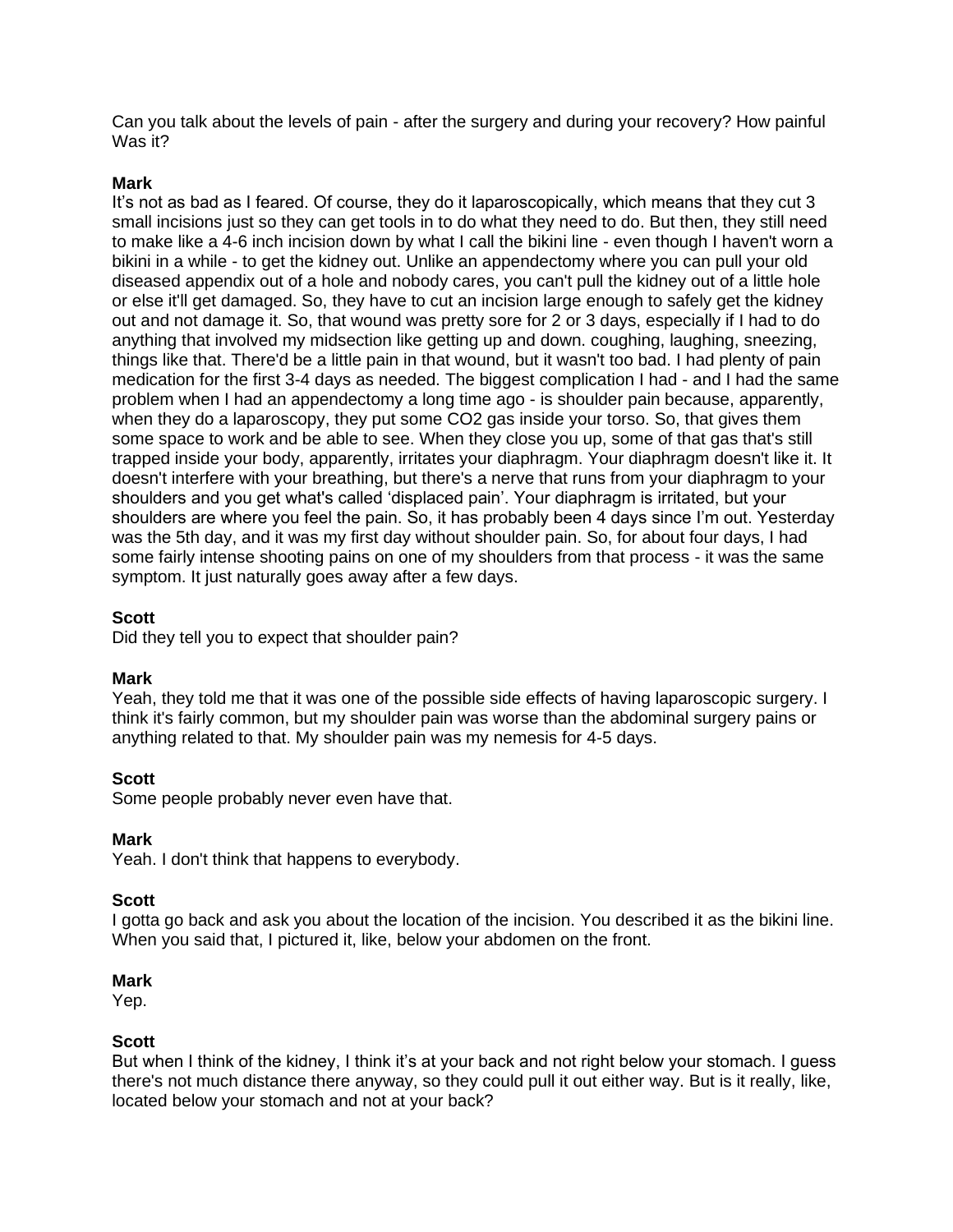Yeah, it is at the left of my belly button and below my beltLine - kind of, below wherever you would wear your pants. Why do they take it out from that spot? I don't know. It probably has something to do with the fact that there's nothing vital right there that they need to cut through, to get it out. They have you on your right-hand side during the surgery, so everything's being done on your left. The laparoscopy incisions that I have are below my left rib cage and the larger incision was below my left beltline.

### **Scott**

Okay. There's probably a YouTube video that animates the process. We should look at that, maybe? What was Mack's recovery time? Have you talked to him? How's he doing?

### **Mark**

Yeah, he's like a new man. They told me that I would probably feel worse than the recipient the day after - he would feel so much better so quickly. When you put a live kidney into somebody that has kidney failure, they said that when they hook your kidney, it immediately turns pink as it should, like any healthy organ. It quickly starts to work in the new body.

### **Scott**

It's got some catching up to do, right?

### **Mark**

And it starts to release whatever chemicals that the kidneys release - the magic dust that we all need to help clean our blood and keep us healthy. It starts doing that in the recipient. So, Mack's family was just amazed. When I saw him on day two, his skin color had changed. It was healthier. He used to have crystallized toxins that would be coming out of his skin from the dialysis process - that was gone! He felt better. He was just like a new man on day one. He felt better right away.

### **Scott**

It's got to be pretty rewarding for you to see that too.

### **Mark**

Yeah, it was really great and wonderful. His family felt like they had him back - like, he was his old self.

### **Scott**

Now that you just have one kidney, what limitations do you have? Are there any activities that you can't do or anything like that?

### **Mark**

Not much on a day-to-day basis. My existing kidney takes over, works a little harder over time, and gets a little larger. They say, "You have about 80% kidney function, which is plenty, even though you only have one kidney. So, it's not like you'll go down to 50%." So, on a day-to-day basis - eating, drinking, normal exercise, urinating - everything's normal. I don't feel any different whatsoever even with just one kidney.

### **Scott**

So, if you got up to urinate once every night, nothing's going to change?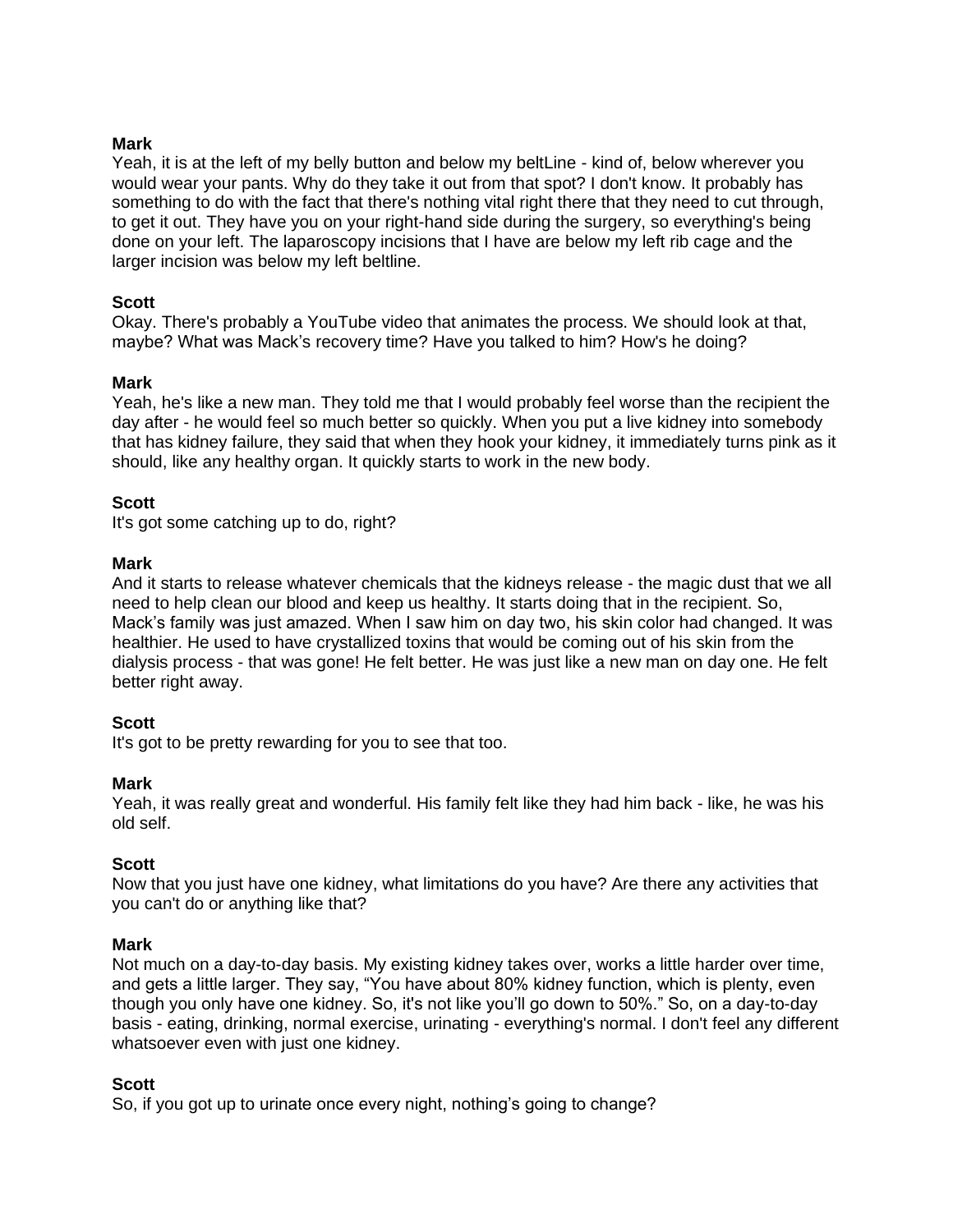Nothing changes. Even though my kidney now has not probably gotten up to 80% - I don't know where it is - I don't feel any different, I don't have any problems. In terms of activities, they tell me two things that stick out to me is, "You can't take Advil anymore." I don't know the reason for this. I think Advil must be tougher on your kidneys than some other pain relievers. I think it's like, if you have liver problems, they tell you not to take Tylenol. In the same way, if you have one kidney, they tell you not to take Advil - just take Tylenol or take aspirin or whatever. They don't want you to do any activities that might cause traumatic body injury because you only have one kidney now. So, you want to protect it a little bit more than you used to. If you used to be into kickboxing, MMA, skydiving, football, or any of those things where you're going to have body trauma or potential body trauma, they don't want you to do those things anymore. However, running, riding a bike, going to the gym, lifting weights, playing catch with your kids, scuba diving, and doing all the different things that don't have a high risk of traumatic bodily injury is nothing to worry about - go for it!

### **Scott**

So, it's not an excuse not to exercise then?

### **Mark**

No, it's not - if that's what you're looking for. I did lose 5 pounds in the hospital, but I don't recommend that as a weight loss program.

### **Scott**

Okay, now what happens if you need a kidney sometime later in your life?

### **Mark**

Well, if you have donated a kidney and, then, you need one - you're in your candidate to receive one - you will go toward the top of the waiting list for a kidney, which is nice. It's just something that they do for donors. If you've given up yours for somebody else, then they'll look out for you down the road. There's just a slim chance that you yourself need a kidney.

# **Scott**

Who keeps this list? Where is this list?

### **Mark**

I have no idea. There's a national registry…

### **Scott**

Yeah, there must be a Kidney Foundation or something.

### **Mark**

Yeah. As far as I know, it's first-come-first-serve, but I don't know to what extent they would give priority to people that have an immediate need - people that will die next week versus people with more time to wait. I'm really not sure what the process is with being a living donor. I didn't get to be very educated about what the waiting list is like and what the process is, because most of those people are going to get cadavers' kidneys - they're going to get the kidneys from organ donors who passed away. That's what most of those people are going to end up receiving, which is not as good as having a living donor. The success rates are not as high - it's more difficult.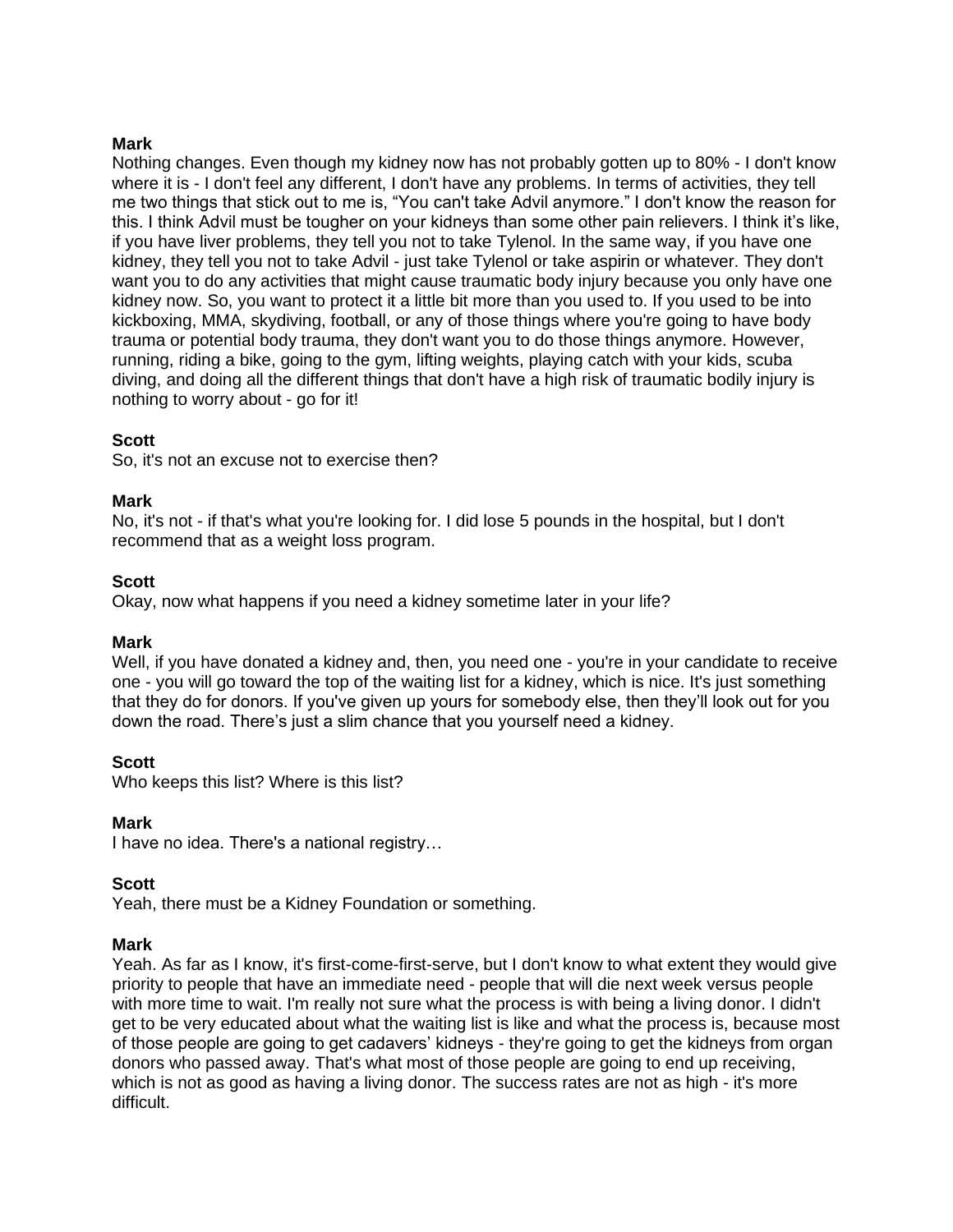# **Scott**

At the very least, everyone should be an organ donor if they're eligible, which I think almost everyone is.

# **Mark**

Yeah, please. Some states are trying to do an opt-out system for organ donation where you actually have to opt out of being an organ donor.

# **Scott**

Ah, that's a good idea! I like that!

# **Mark**

That would be great. You don't have to actually do something. It's just assumed that you're an organ donor unless you tell us otherwise, which would be a good thing.

# **Scott**

Knowing what you know now - I think I know the answer to this question - would you do it again?

### **Mark**

Oh, yeah. I wish I could do it again. One of the hiccups that I had - which was not a big deal - I think, was two days ago. On day four, I was home alone, recovering, and just got a little sad, thinking, "Wow, this is it... I can't do this again…" I wish I could do this for somebody else but I can't. I would not hesitate to do it again. I would do it tomorrow if I could. It's been a wonderful experience.

# **Scott**

That's quite a recommendation coming from somebody that has just done it. Throughout this whole process, you saw someone that needed something that you possibly could provide. You didn't know that you'd be eligible when you first inquired, but you were willing to take that first step. Have you ever done anything else like this? If you see someone in need, do you automatically think, "Well, how can I help that person?" Some people might automatically think, "Well, somebody else is going to help them. I don't need to do it." But other people have the mentality, like, "What can I do immediately to help?" And I think that's a mental outlook that some people have. So, have you done other things like this? It doesn't have to be anything this big.

### **Mark**

Yeah, I tend to be that way… This is getting to a point where I feel uncomfortable. I've been a big brother and I've donated a lot of time to pro bono works. I tend to try and help people when I can, and donate my time to different things. I'm not saying that I'm a completely unselfish person, of course, but I think I had a little bit of this in my DNA already.

### **Scott**

I think that's what it is. Some people are just like that. I can understand that you're feeling uncomfortable talking about that and saying that you're one of those people. I think you're right. It's something that's ingrained in some people to just want to help.

### **Mark**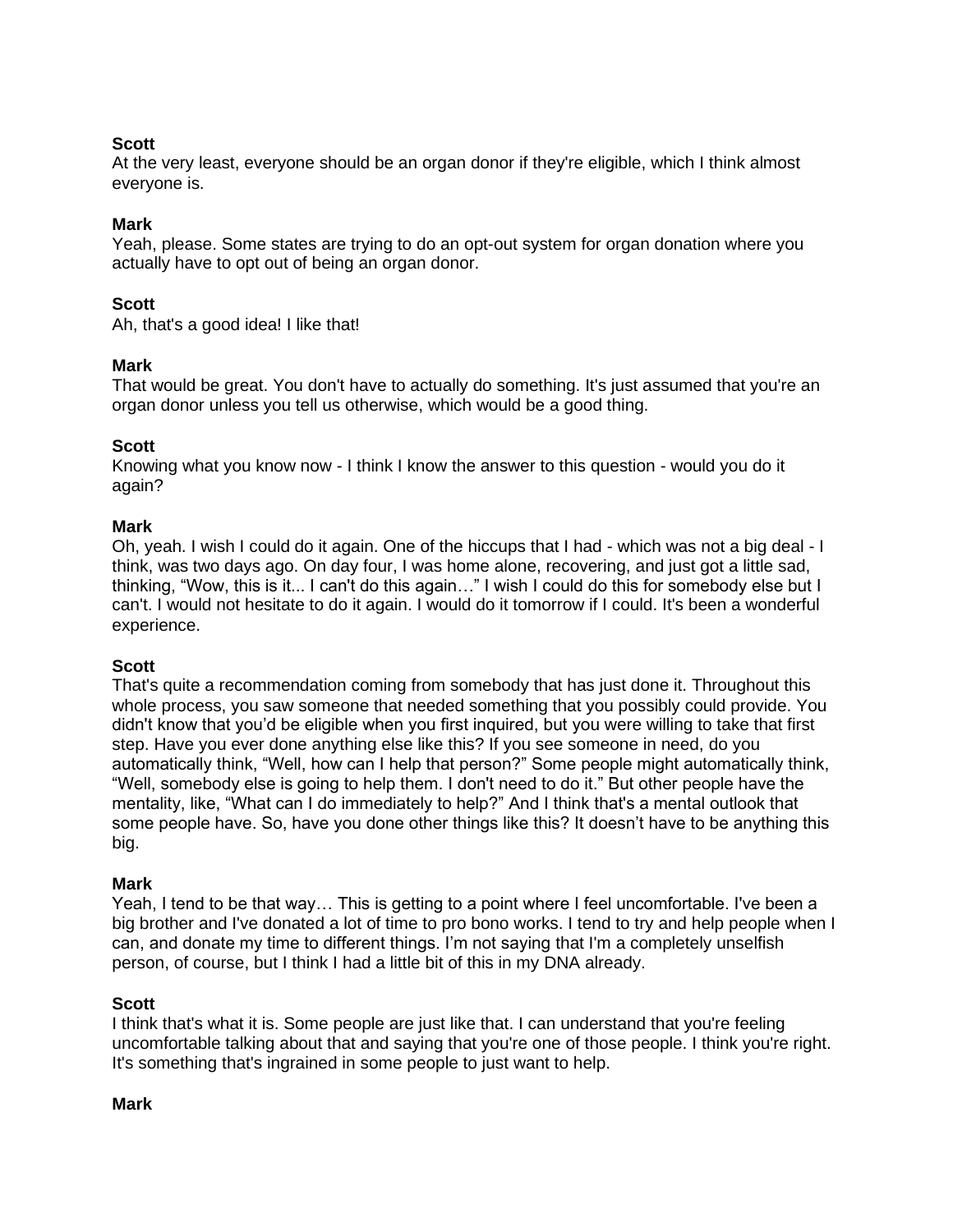It was the first time I thought of the kidney thing. I've seen on the news - maybe, half a dozen or 10 times in my life - those feel-good human interest stories about somebody who donated a kidney to a friend, family member, or a stranger and I thought that I should do that. I mean, I would do that! Then, that thought was gone because there wasn't somebody in front of me who's asking for it, and my life got busy. We all have thoughts of, "I should exercise more. I should eat better. I should spend more time on charity work. I should go to church" or whatever it is that you feel like you should do but, then, we got busy, we rationalized it away, or we forgot about it.

# **Scott**

I'll get to that someday. Yeah.

# **Mark**

I've had that thought - of doing that - for 5-10 times. Then, when I saw this flyer, I thought that I'm gonna actually do something about it this time. I think I called in quickly so that I wouldn't forget or talk myself out of it.

# **Scott**

That's a good thing. If people are listening to this right now, don't put it off.

# **Mark**

Yeah, go do it!

### **Scott**

So let's talk about that. What if someone is interested in doing this and wants to save someone's life? What's the next step they should take? Who do they contact?

# **Mark**

What I would do to start is to contact the donor program at Tampa General Hospital. There are other donor programs, but that's just a good starting point. They do a great job. We could get the link up on your website.

# **Scott**

You have to consider that this podcast is going to be worldwide. So, people are listening all over the world. They can just contact their local hospital - they must have a donor program as well.

### **Mark**

Your local hospital - if you go online - will have a donor program. They'll have somebody whose job it is to field emails and phone calls from people who are interested in donating, and they'll get you started. I didn't take part in this process, but in recent years, there's been a growing trend toward chain donation. For example, let's say that my wife needed a kidney but I can't donate mine to her because we're not a match. So, I'd say to the chain donation system, "I'll donate my kidney to somebody who can take it - even a stranger - and exchange it with somebody else down in the chain donation who will donate to my wife or somebody else." So, as a way to get my loved one a kidney, I donate my kidney to a stranger who I'm a match with. That's something else that your listeners can check out because they may not have a friend or family member that needs one, but they could be part of that chain and set it into motion. If somebody donates, and it's a match for my loved one, I'll donate myself, and so on.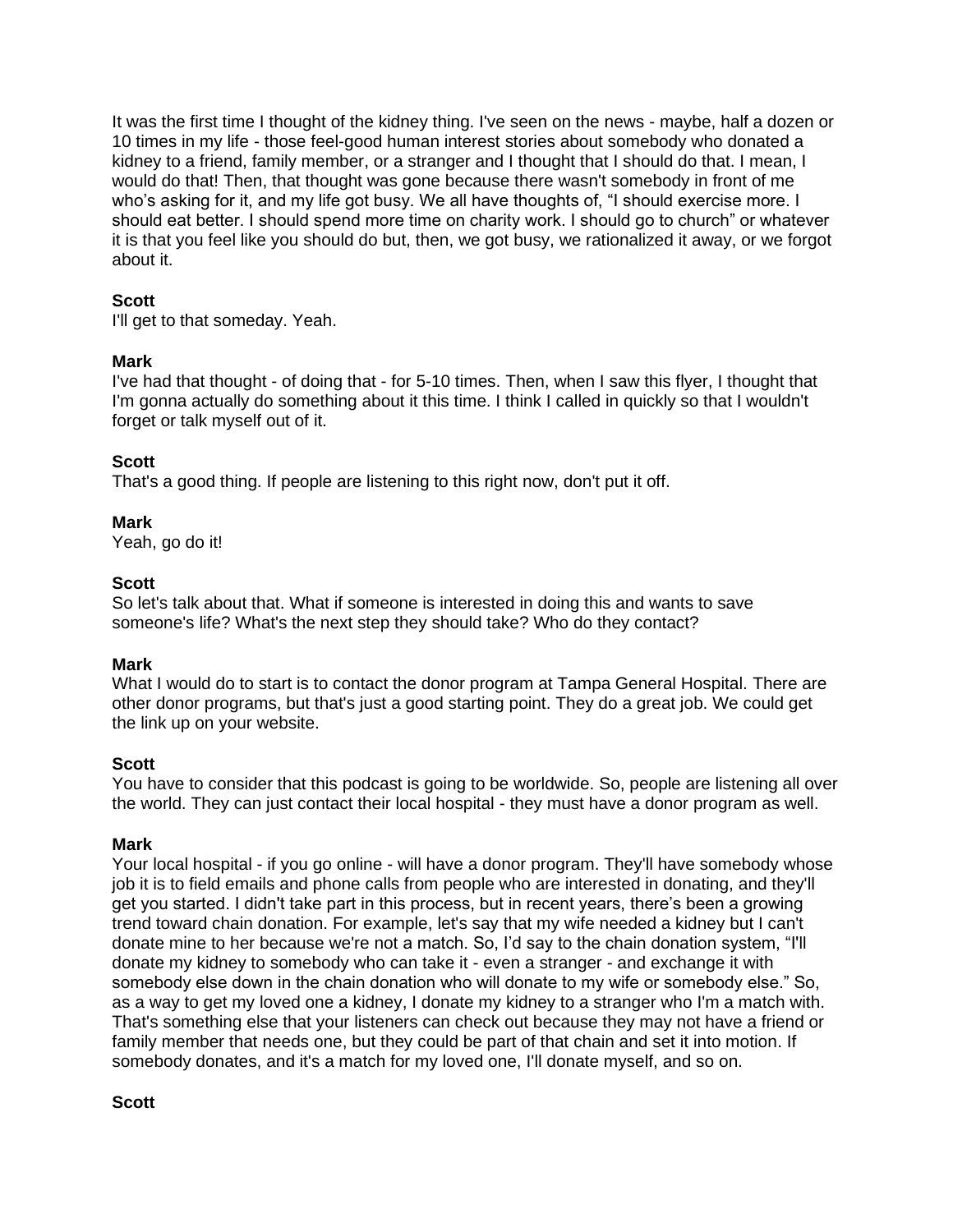So, the person that you know may get one sooner because of that chain, is that right?

### **Mark**

Yeah.

# **Scott**

Okay. That's really cool. I hadn't heard about that before. Is there anything else about this process that we haven't talked about that you think people should know about?

# **Mark**

I would just say how rewarding it has been to get to know the recipient and the difference a small sacrifice has made in their life. I really feel like I got more out of it than he did, which is probably and technically not true, but I honestly feel that way. I get choked up talking about this.

# **Scott**

Yeah. Well, that's understandable. Are you and Mack gonna continue connecting with each other?

# **Mark**

I sure hope so. We talked about still getting together for breakfast once every month or something and inviting the family over for different things. We still text each other every day. I haven't been able to get out, drive, and see him yet, but I will. It's something that I'd like to do. I think that'll happen.

# **Scott**

Sure. You guys have a connection that very few people have.

# **Mark**

Right. I told him, "In the fine print, I have full visitation rights over my old kidney. So I can come to see it whenever I want."

# **Scott**

As a lawyer, I'm sure you thought about putting that in as a clause. Mark, what you've done is pretty tremendous. I hope that, maybe, when someone else hears about how the whole process works, they would decide to do what you've done.

# **Mark**

Yeah, please. It is 110% worth it - whether it is for a loved one, a friend, a stranger, or a friend of a friend. I've heard many different stories about how somebody ended up connected with somebody who needed a kidney. I haven't met or talked to anybody online that has regretted doing it.

# **Scott**

So, the chances are good and it's going to be a successful project.

# **Mark**

Yep!